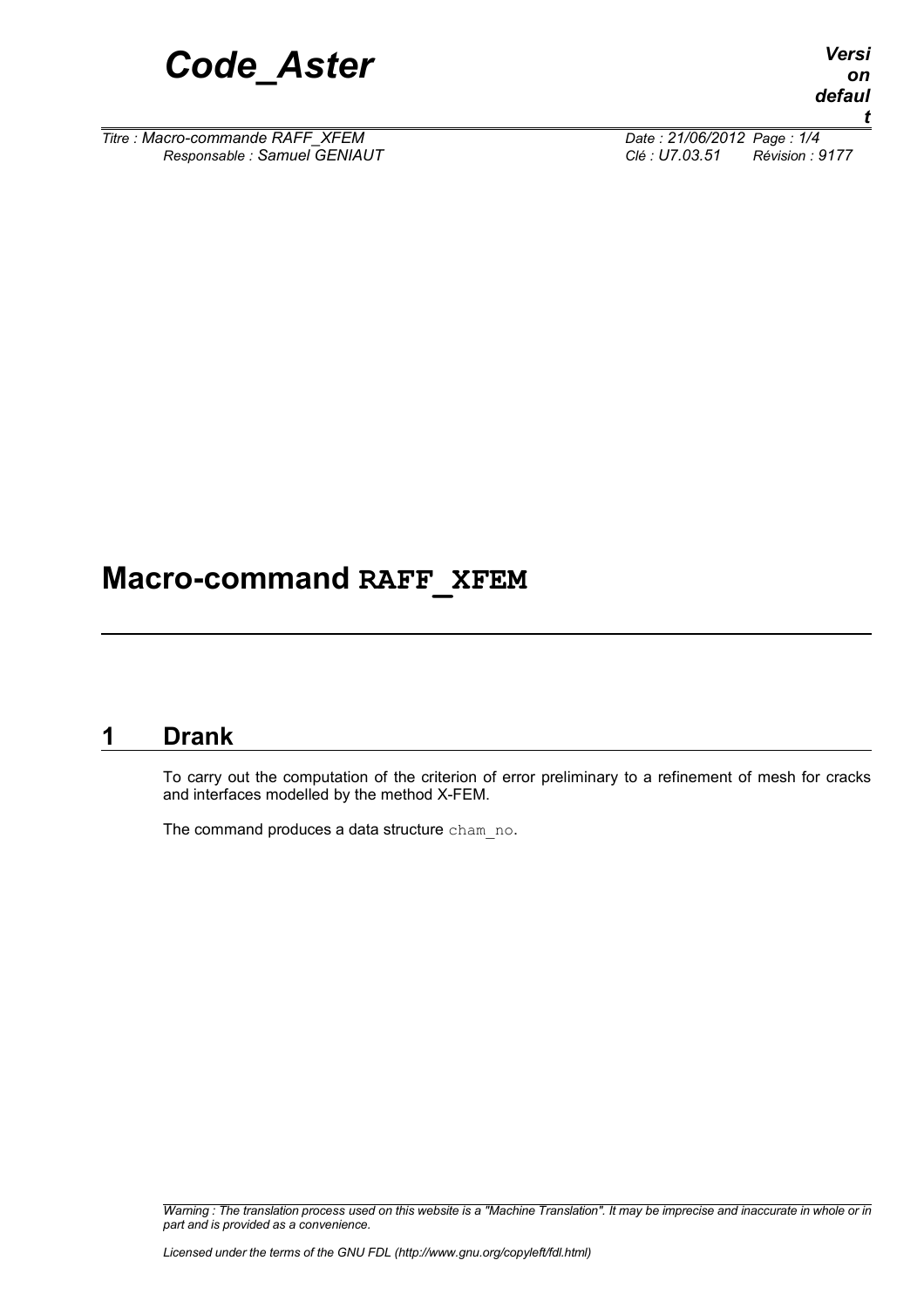# *Code\_Aster Versi*

*Titre : Macro-commande RAFF\_XFEM Date : 21/06/2012 Page : 2/4*

*Responsable : Samuel GENIAUT Clé : U7.03.51 Révision : 9177*

## **2 Syntax**

 $Fr$  = RAFF\_XFEM (  $\Diamond \texttt{TYPE} \quad = \quad \texttt{"DISTANCE",} \quad \texttt{[DEFAULT]}$ / SO STANDARD "  $ZONE''$   $\#$  =/ "DISTANCE"<br>  $\blacklozenge$ FISSURE = (FISS1, FISS2,), [ l fiss xfem ] # SO STANDARD =/ "ZONE"  $\text{FISSURE}$  =FISS1,  $\text{FISSURE}$  $\blacklozenge$ RAYON =R ,  $[R]$ 

$$
\left( \qquad \qquad \right) \ ,
$$

*Warning : The translation process used on this website is a "Machine Translation". It may be imprecise and inaccurate in whole or in part and is provided as a convenience.*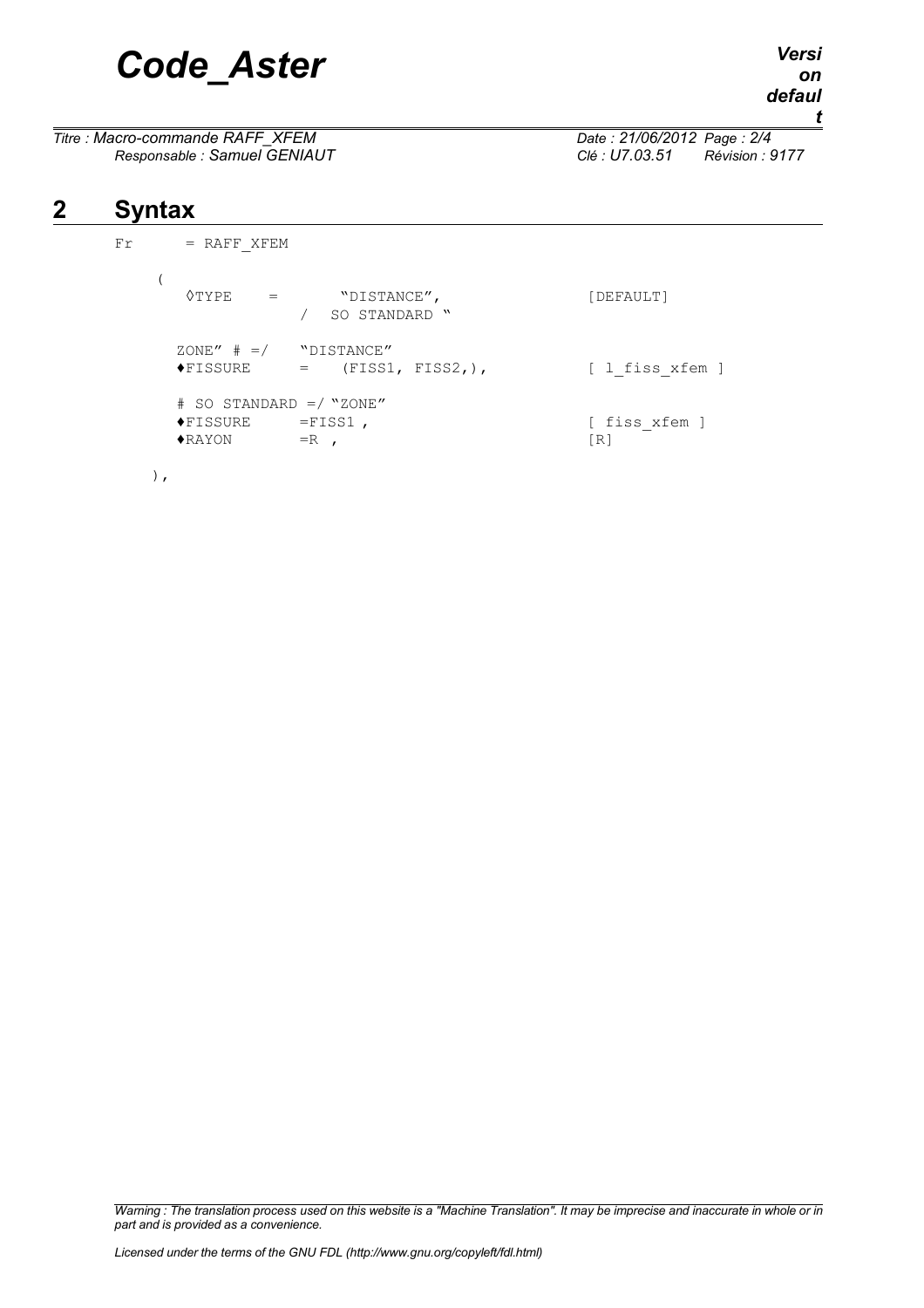*Titre : Macro-commande RAFF\_XFEM Date : 21/06/2012 Page : 3/4*

*Responsable : Samuel GENIAUT Clé : U7.03.51 Révision : 9177*

## **3 general Operation**

<span id="page-2-2"></span>operator RAFF\_XFEM makes it possible to create a field in preparation for a refinement of mesh in the frame of cracks represented by the method X-FEM. The idea is to characterize the nodes or meshes located in a zone around the crack tip (zone of interest). That will make it possible to refine later on the meshes close ones to the crack tip, for example to improve computation of rate of energy restitution.

The field created by RAFF\_XFEM can be qualified of field (or indicator) "of error" *a priori*.

<span id="page-2-0"></span>The indicator created can be of 2 types (TYPE = "DISTANCE" or "ZONE").

#### **3.1 Indicator outdistances some**

By choosing this kind of indicator, operator RAFF\_XFEM creates a field at nodes "of error a priori *"*. This error in each node testifies to the distance minimum of the distances to the funds of cracks (or on surface for the interfaces).

Thus, the nodes close to the funds of the cracks X-FEM (or surfaces X-FEM for the interfaces) will have a high "error". On the other hand, more the node is distant, more "the error" will be weak. This criterion is used for the software of refinement as mesh, used thereafter (see for example sslp317a, b). The nodes closest to the crack tips will be refined in priority.

More precisely if *lsn* the level set norm and *lst* the level set tangent are noted, the field with the nodes created has as a formula:

 $erreur = -r$  where *r* is the distance:

- with the crack tip for cracks:  $r = \sqrt{(lsn^2 + lst^2)}$
- with the interface for the interfaces:  $r = \sqrt{(lsn^2)}$

the values of the field are thus all negative. The very distant nodes (*r* large) will have error values negative very distant from 0 and the close nodes (*r* small) will have error values negative close to 0. It will be enough to say to Homard (MACR\_ADAP\_MAIL) to refine meshes where the value is largest (mathematically speaking). For that, it will be necessary to specify in MACR\_ADAP\_MAIL : USAGE  $CMP = "RELATIF"$ 

One will be able either to refine a percentage given of meshes nearest to bottom (CRIT\_RAFF\_PE). or to give a value of the distance (more precisely opposite of the distance) in on this side which meshes will be refined (CRIT\_RAFF\_ABS). For more advice, consult documentation [U2.05.02].

This indicator in distance can pose problems which we will not evoke here. This is why a second indicator, more robust, was developed.

#### **3.2 Indicator by zone (indicating binary)**

<span id="page-2-1"></span>It is the advised **indicator**.

By choosing this indicator, operator RAFF\_XFEM creates a field by mesh (field of type card) of binary nature. The principle of this indicator is to be worth 1 in the zone to be refined (zone of interest) and 0 everywhere else. The zone of interest in a disc around the crack tip and 3D a torus around the crack tip, is 2D characterized by the data of a radius  $R_{\text{reff}}$ .

For the interfaces, the zone of interest is a tape around the interface.

More precisely :

*Warning : The translation process used on this website is a "Machine Translation". It may be imprecise and inaccurate in whole or in part and is provided as a convenience.*